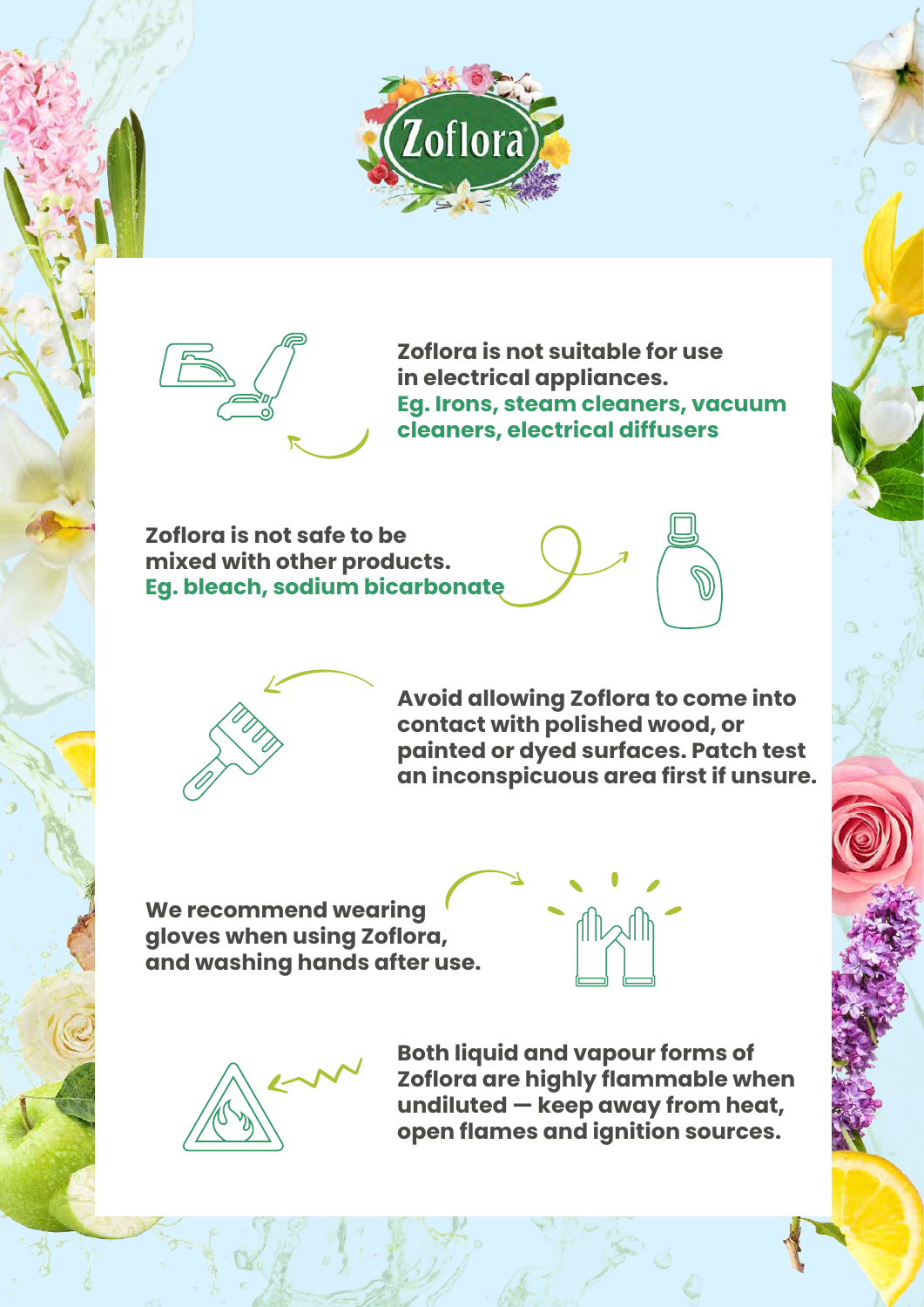



**Zoflora becomes non-flammable when diluted with warm or cold water according to the pack instructions.**

**Zoflora contains chemicals which can cause skin and eye irritation and is toxic if swallowed. Always keep your Zoflora out of the sight and reach of children.**





**Zoflora is safe to use around pets if diluted according to the on pack instructions. Do not allow pets to lick or walk on wet treated surfaces, keep them off until the area has dried.**

**Zoflora does not contain phenols, and clouds water when diluted due to the perfume content of the product.**





**Zoflora smells so great due to the high perfume content, however this can cause skin sensitivities in some people.**